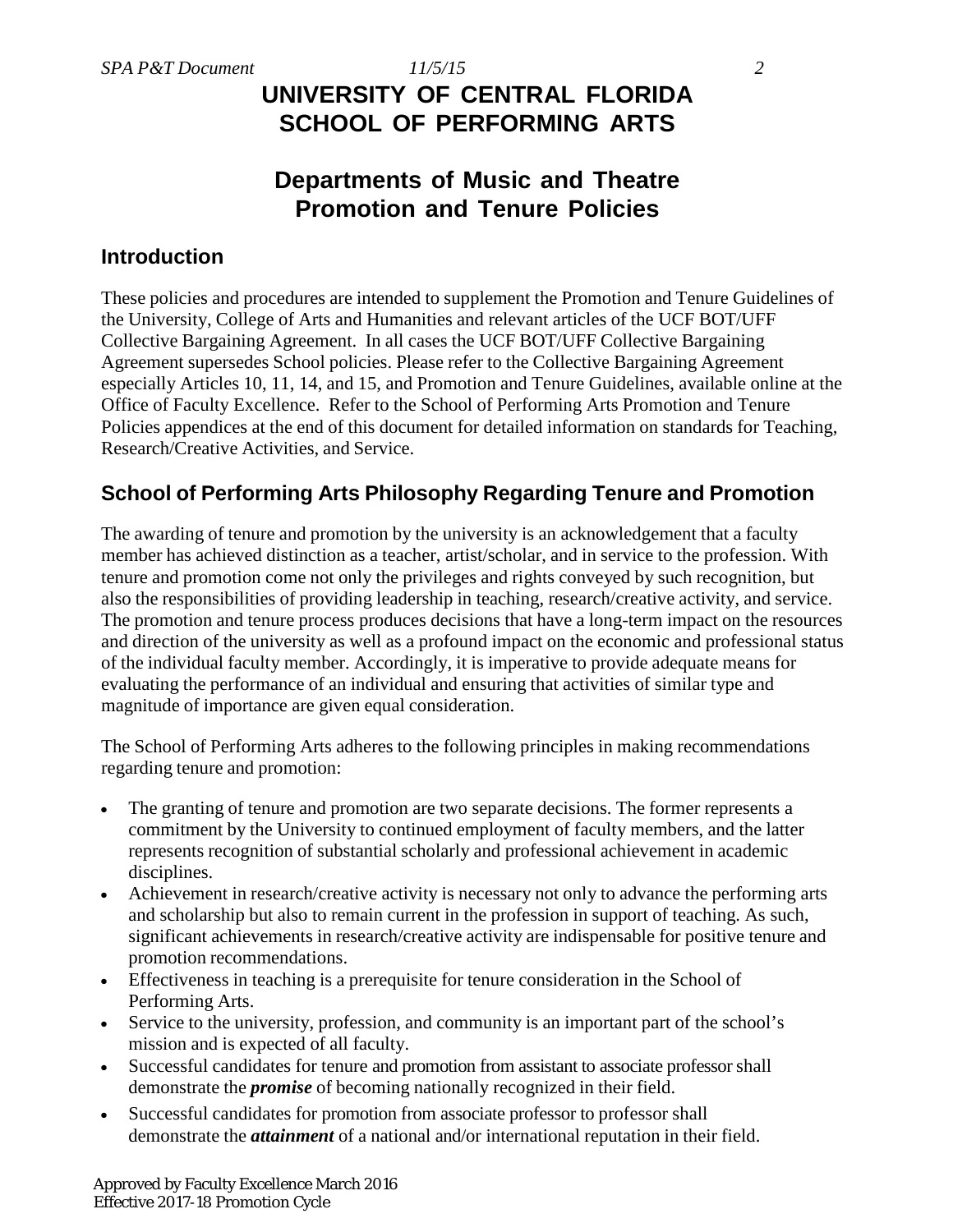# **Areas of Evaluation**

#### **Teaching**

At any level of review, a candidate's portfolio must document a sustained commitment to and effectiveness in teaching. An essential feature of good teaching is effective performance in the classroom, studio, performance space, and/or laboratory.

Viewed in its broad institutional context, however, the category of teaching includes not only instruction in assigned courses but also such related contributions as: curriculum design and program development; advising and supervising students; directing individual or collaborative student research or creative projects; developing and implementing local, national, or international teaching/learning activities; contributing to interdisciplinary programs; developing instructional technology and innovative pedagogies; preparing instructional materials; and developing bibliographic or information systems. Commitment to and effectiveness in teaching may also be validated by recognition, honors, and awards from the university or other appropriate professional organizations/institutions.

For a more inclusive listing of examples of the scope of teaching and documentation of teaching effectiveness, consult the Music Appendix and Theatre Appendix at the end of this document.

#### **Scholarship**

All tenured and tenure-earning School of Performing Arts faculty members are expected to engage in scholarship in their teaching, research/creative activities, and professional practice. Scholarship is the umbrella under which the term "research" falls, but research is just one form of scholarship. Scholarship is creative, systematic, rational inquiry into a topic and the honest, forthright application or exposition of conclusions drawn from that inquiry. It builds on existing knowledge and employs critical analysis and judgment to enhance understanding. Scholarship also encompasses creative activities, teaching, and professional practice. Scholarship results in a product that is shared with others and is subject to the criticism of individuals qualified to judge the product. In the School of Performing Arts scholarship generally falls into the categories of scholarly and creative activity, which include (but are not limited to) performances, publications, acquisition of grants and contracts, and exhibits.

#### Definitions

Music and Theatre each have a number of distinct sub-divisions. The manner in which scholarly achievement is demonstrated and recognized varies considerably among these sub-disciplines. In order to identify and describe specific areas of scholarship appropriate to each distinct area, the disciplines represented in Theatre and in Music will be given separate treatment below (see Appendices A and B). The key word in any case is "creativity," and traditional research is only one way in which creativity in the arts may be manifest.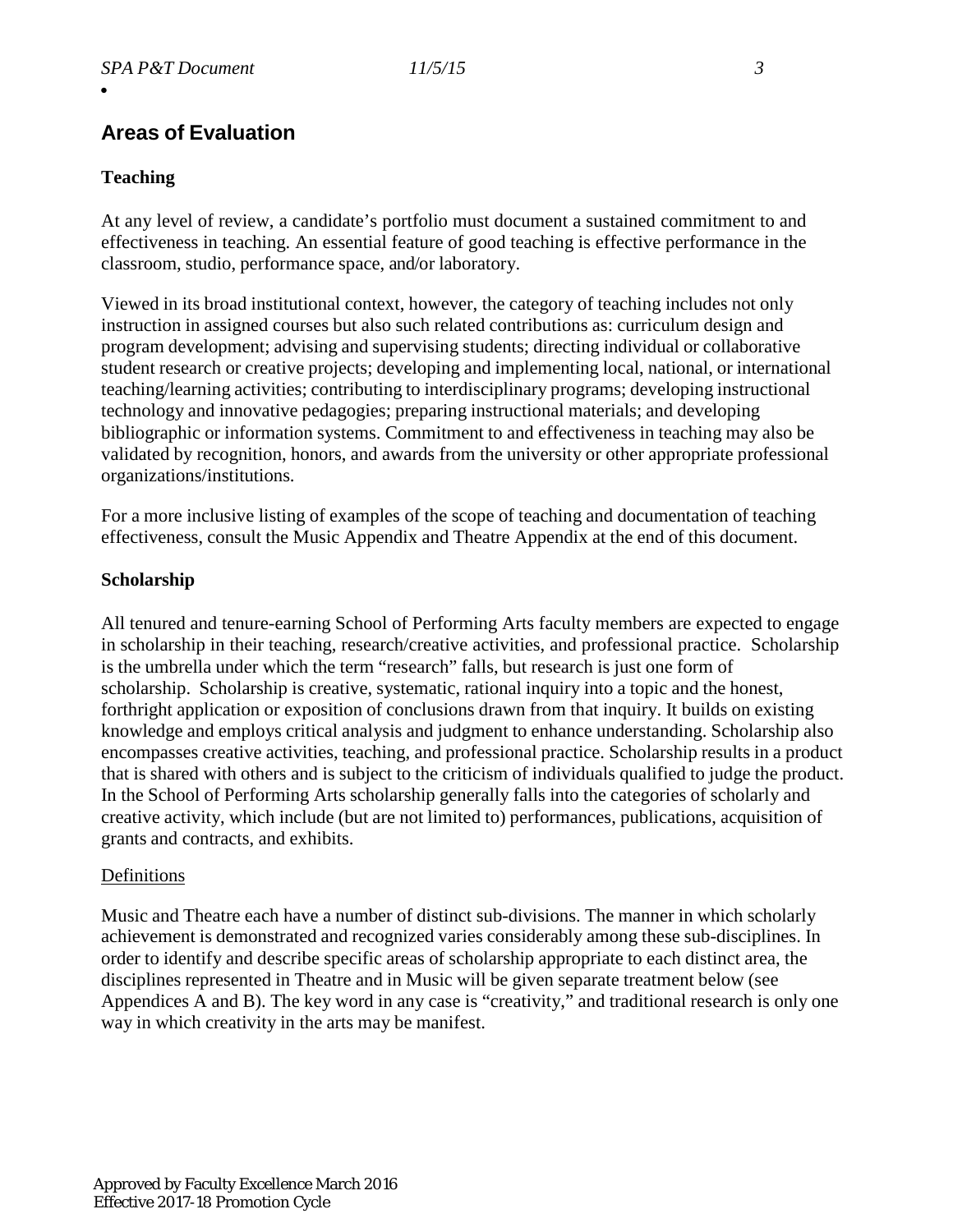The promise or attainment of a national or international reputation within one's discipline is a key criterion for tenure and/or promotion. The following definitions of what the faculty of the School of Performing Arts considers to be national and international activity are offered as an aid to faculty candidates, internal reviewers, and external reviewers. *In all cases it is the responsibility of the candidate to provide suitable documentation to make the case for the significance of research and creative activity.*

1. The geographical location of an activity or venue (e.g., performance, presentation, production, publication) is not the sole or even most important determinant of the activity's national or international scope.

*Factors more important in determining whether an activity is local, regional, national, or international in scope include the following:*

- 2. The membership and distribution of a publisher or presenting organization. A publication in a journal, paper or digital, with a national or international membership and distribution will be considered a national or international activity. Acceptance rates, impact factor, and similar indices may also provide evidence of the rigor of the publishing outlet.
- 3. The rigor of the selection process or reviews. The process of peer review; contracts; submissions of proposals; and systematic, professional evaluation are important determinants of and may be considered as evidence of the rigor of the selection process.
	- a. In the case of self-published items (musical scores, recordings, videos, etc.), professional reviews, sales, performances, downloads, etc., will be considered as evidence in determining the importance or scope of the activity.
- 4. The professional prestige of the venue or presenting organization. A musical or theatrical performance (includes design/production, performing, acting, conducting, directing, performance of script or score, etc.) in which the presenting organization has a national or international reputation, membership, or scope; will be considered a national or international activity regardless of the geographical location of the venue.

#### **Service**

Service to the university, profession, and community is an important part of the school's mission and is expected of all faculty. All service is understood to be professional service related to one's employment at UCF. Non-professional service (e.g., youth sports team coaching, church service, HOA advisory boards, etc.) are valuable and laudable but are not appropriate for inclusion in the university service categories.

### **Standards for Teaching**

Effectiveness in teaching, assuming teaching is part of the assignment, is a minimum-qualifying criterion in promotion and tenure considerations. More detailed and departmental specific information regarding teaching and documenting teaching excellence can be found in the Music Appendix and Theatre Appendix. Teaching effectiveness is demonstrated by sustained attainment of all of the following criteria:

1. Meets class regularly and punctually and as scheduled, including giving the final

Approved by Faculty Excellence March 2016 Effective 2017-18 Promotion Cycle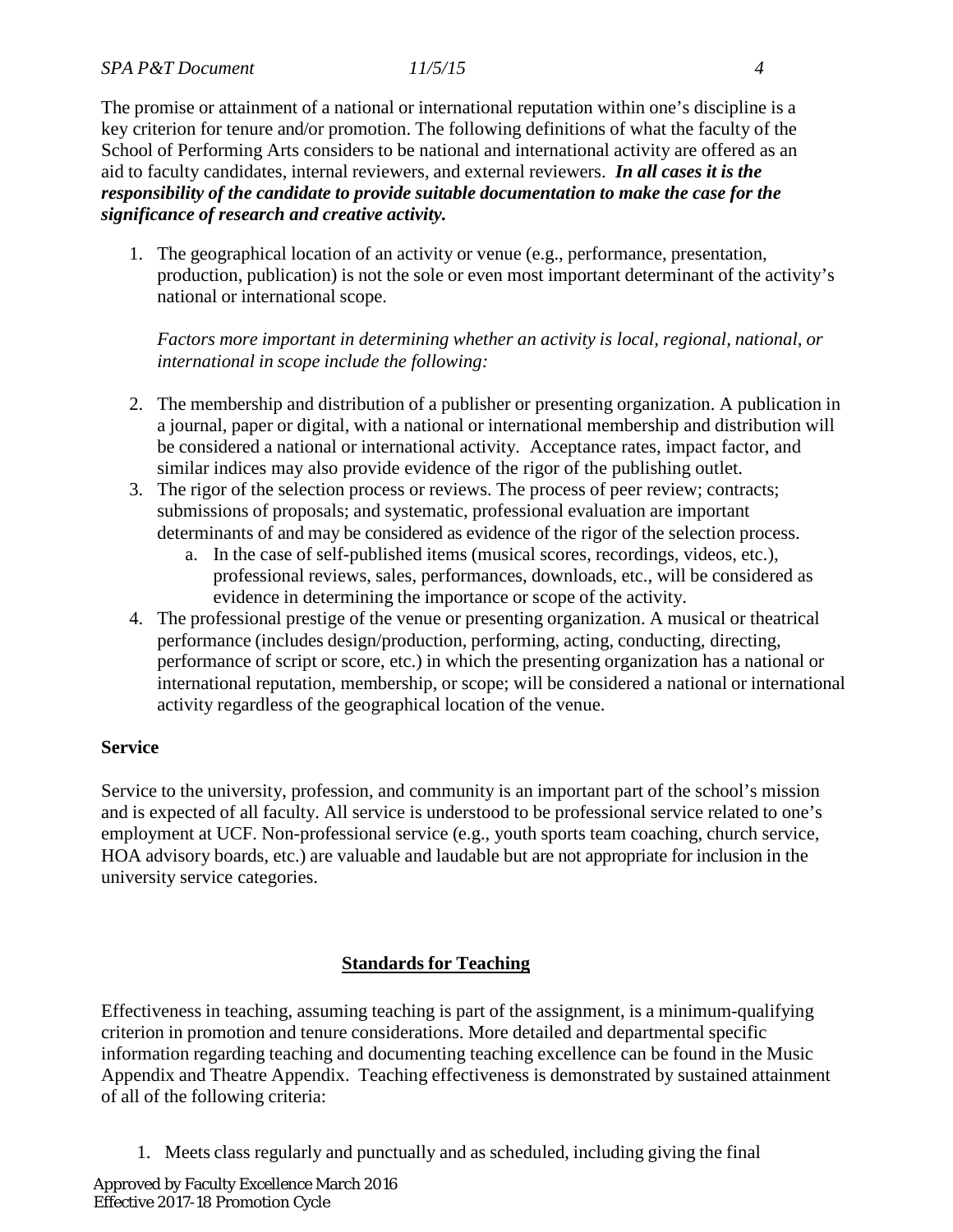#### *SPA P&T Document 11/5/15 5*

exam during the final exam period, as appropriate.

- 2. Schedules office hours and meets scheduled appointments.
- 3. Demonstrates a current knowledge base for each course taught.
- 4. Demonstrates a methodology and pedagogy that adequately convey the knowledge base defined by the course objectives and course requirements as listed in each course syllabus.
- 5. States objectives in the course syllabus, demonstrating clarity of instructor's expectation and all major objectives should be met.
- 6. For applied music, demonstrated student progress shall be considered in evaluating achievement of objectives. Progress should be demonstrated in Music Forum performances and jury examinations.
- 7. For ensemble, production and for classroom teaching, demonstrated organizational skill is essential.
- 8. Actively participates in recruitment as appropriate. (e.g.; letters, emails, visits to prospective students; course retention; master classes & workshops, etc.)
- 9. Creates a fair and clearly stipulated evaluation system capable of adequately measuring and demonstrating each student's achievement in the course.
- 10. Submits grades on time, as well as textbook orders (as required by state legislation).
- 11. Participates fully in program assessment in support of departmental and university program assessment goals. (e.g.; audition assessments, assessment rubrics for juries, hearings, projects, etc.)

### **Standards for Service**

Service expectations for tenure-earning faculty are modest, reflecting the necessity of building a substantial record of research/creative activity for the attainment of tenure and/or promotion to Associate Professor. However, service expectations for faculty applying for promotion to Professor are much more substantial, reflecting the need and responsibility of senior faculty to contribute to

the professional service needs of the university, profession, and community. A minimal record of service is insufficient for promotion to Professor.

The School of Performing Arts recognizes three broad categories in this area: University Service, Professional Service/Development, and Community Service. University service is usually weighted more heavily than professional service or community service.

### **University Service**

Service to the School, College and the University covers a range of professional activities, including, but not limited to, chairing committees, committee assignments, faculty representation and governance, participation in faculty searches, student group advising, participation in interdisciplinary programs and activities, and serving as undergraduate, graduate or program coordinators. Other responsibilities include regular attendance at School meetings and events, participation in the daily operation of the School, and representation of the School for a variety of activities that contribute to the scholarly mission of the School and the artistic life of the campus.

### **Professional Service and Development**

Service beyond the University may include, but is not limited to, professional work in scholarly, educational, and artistic organizations at the regional community, national, or international level. Examples include membership on professional committees, service as an officer in a professional organizations, professional evaluations provided to other universities, organizations, and presses,

Approved by Faculty Excellence March 2016 Effective 2017-18 Promotion Cycle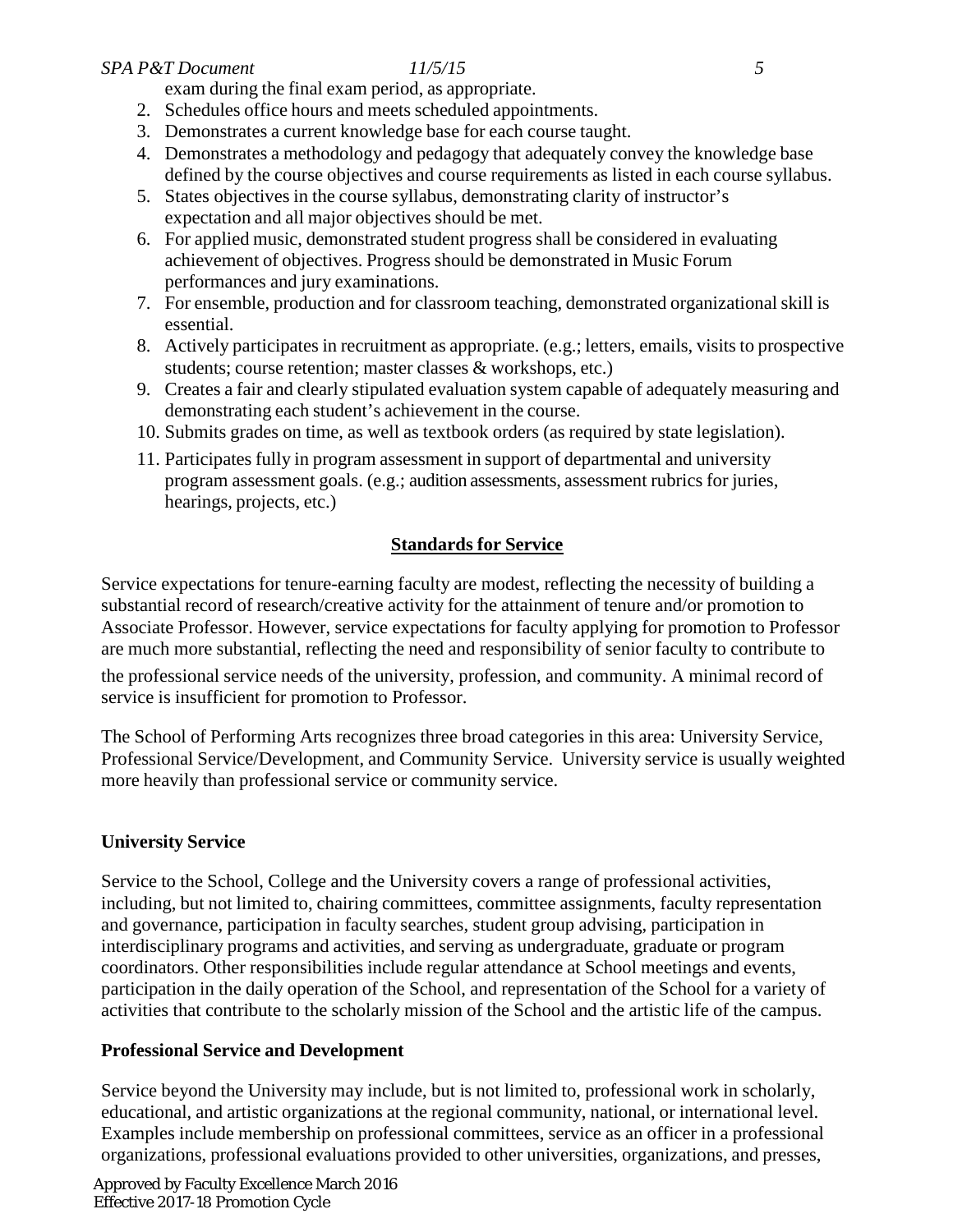#### *SPA P&T Document 11/5/15 6*

and professional consultations. Examples of Professional Development activities include completion of an advanced degree, attainment of professional certification or licensure, completion of university level coursework in discipline appropriate subject areas or attendance at professional conferences.

#### **Community Service**

Activities undertaken which enrich the community through providing professional expertise to advance or broaden one's knowledge or professional standing may include, but not be limited to, leadership or membership on local arts boards or councils, and adjudication, clinics or workshops for arts organizations, including secondary schools.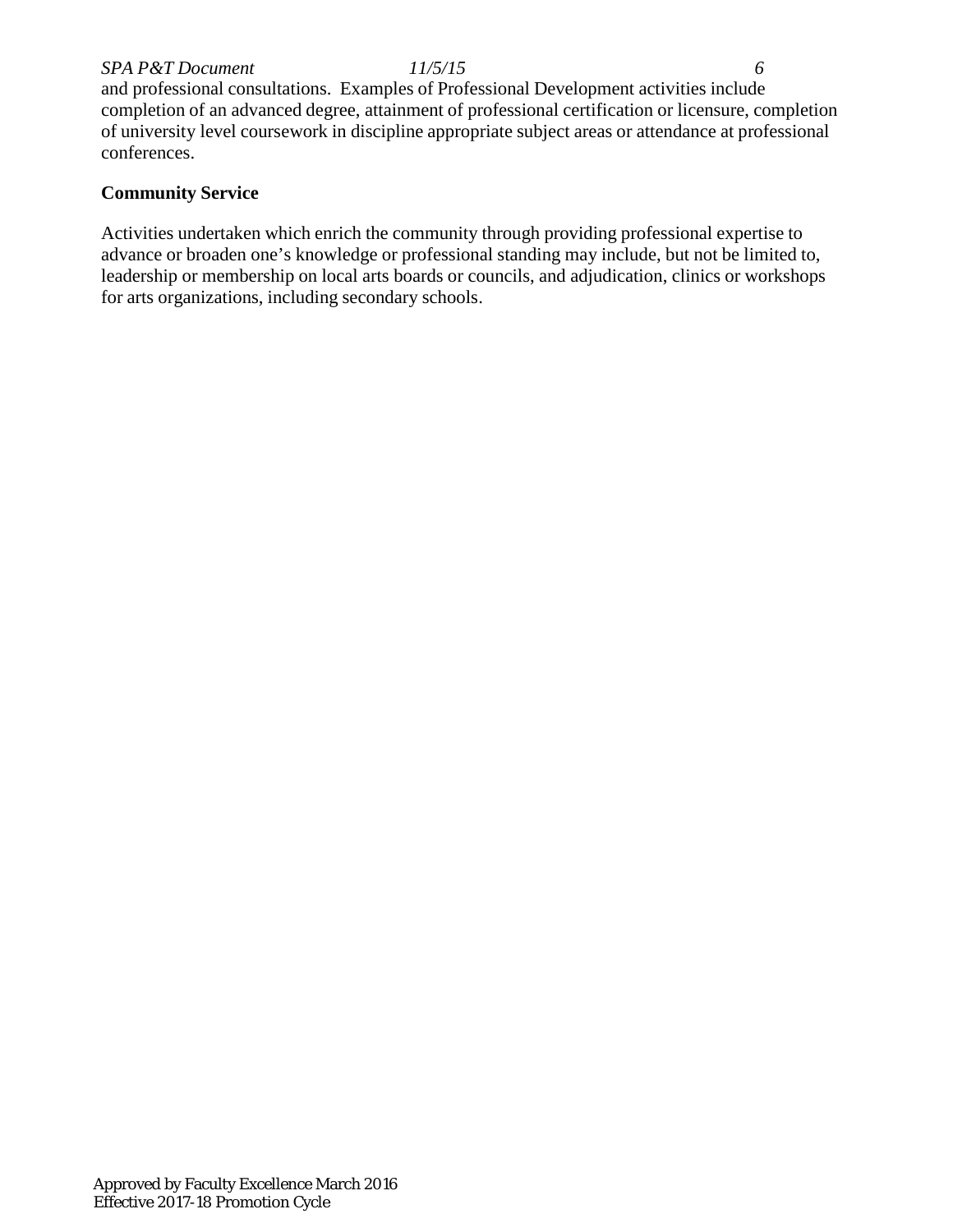# Music Appendix

# **Faculty Specialty Areas**

Music faculty may be divided into three Specialty Areas for the purpose of evaluation:

- **Studio teachers/performers**, whose professional reputation is normally established by performing. The quality and improvement of student skills may also be measured. Active recruitment effort is expected.
- **Performing ensemble teachers/conductors**, whose professional reputation is normally established by conducting. Improvement in the quality of the ensemble(s) may also be measured. Active recruitment effort is expected.
- **Classroom teachers/scholars/composers**, whose professional reputation is normally established through research resulting in articles, books, musical compositions (published/performed), or presentations at international, national, and local meetings. Recruiting is not normally expected.

# **Procedural Guidelines**

Activities have been assigned to the Teaching, Research/Creative Activities, and Service categories according to general consensus. However, musical activities are often not easily assigned to categories, and the faculty member should exercise one's best judgment in assigning an activity when the appropriate category is not obvious. It is the responsibility of the faculty to make a case for the category assignment in their dossier. For example, some activities normally considered Service (e.g., adjudications, master classes, workshops) may be considered as Research/Creative Activity depending upon the invitation/selection process and level of exposure (i.e., national or international).

- 1. Regardless of category, each activity should be listed only once.
- 2. Student ensemble performances are considered part of teaching duties and should be listed in the Teaching category.
- 3. Outstanding achievements by students or student ensembles may be considered evidence of outstanding teaching by the respective faculty member.
- 4. Date(s) of performances, presentations, publications, etc., should be included for all activities as appropriate. The date should be that of when the activity occurs, and normally it can count only once.
- 5. Activities should be grouped according to categories and listed in reverse chronological order.
- 6. Weighting for faculty with split appointments/assignments will be negotiated on an individual basis with the Director.
- 7. The Director shall meet with each faculty member at the faculty member's request to discuss plans for future activities and the Director's expectations regarding those activities in the annual evaluation process. It is recommended these meeting occur annually, usually in August. Agreements between the Director and the faculty member as a result of these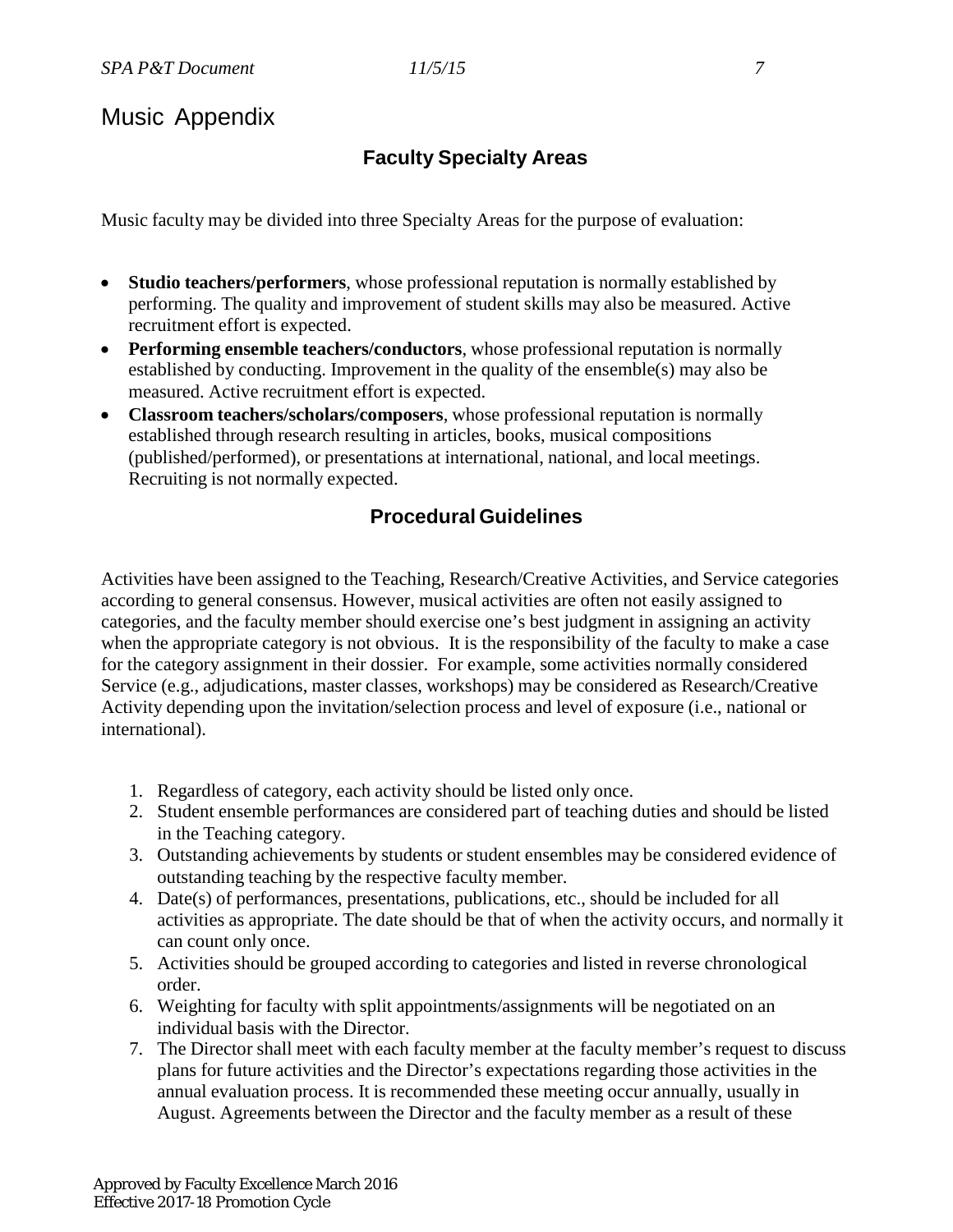discussions will be documented by the Director and shared with the faculty member.

### **Tenure and Promotion File**

- 1. Faculty members whose primary appointment area is **performance** must supply digital audio/video as part of the application materials for tenure or promotion. The recording shall be unedited, a minimum of 30 minutes in length, and compiled from at least three (3) live, public performances given since either the time of hiring or the most recent promotion, whichever is later. Additional commercial or studio recordings may also be included.
- 2. Faculty members whose primary appointment area is **conducting** must supply digital audio/video as part of the application materials for tenure or promotion. The recording shall be unedited, a minimum of 30 minutes in length, and compiled from at least three (3) live, public performances given since either the time of hiring or the most recent promotion, whichever is later. The recording must include at least one example of conducting a UCF performing ensemble. Additional commercial or studio recordings may also be included.
- 3. Faculty members whose primary appointment area is **composition** must supply digital audio/video as part of the application materials for tenure or promotion. The recording shall be unedited, a minimum of 30 minutes in length, and compiled from at least three (3) live, public performances given since either the time of hiring or the most recent promotion, whichever is later. Additional commercial or studio recordings may also be included.

# **Standards for Teaching**

Evidence of effectiveness in teaching will be viewed favorably in promotion and tenure considerations. Documentation must be provided and may include student evaluations, faculty peer observations, chair observation, and other documentation (e.g.; syllabi, course materials, student achievement, etc.). Examples of effectiveness in teaching include the following:

- Teaching of an overload of courses or students and completion of the assignment without substantially diminished effectiveness
- Teaching of an unusual number of different class preparations, ensembles, or applied music students performing junior or senior recitals
- Substantial revision of course materials or development of new courses
- Substantial teaching-related duties required by departmental mission but not included in course F.T.E. assignments
- Demonstrated success in recruiting and retaining music majors in applied studios, ensembles, programs, and classrooms
- Internal and external teaching excellence awards, such as TIP, Undergraduate Teaching Excellence Award, etc.
- Evidence of an unusually high level of student achievement in scholarship, performance, or in ensembles. Examples include student awards; publications; competitions won; fellowships or assistantships awarded; professional positions won; invitations to perform at state, regional, and national conferences; etc. Such achievement also may be demonstrated via studio visitations, performances, and jury examinations
- Development of laboratory, classroom, or studio teaching materials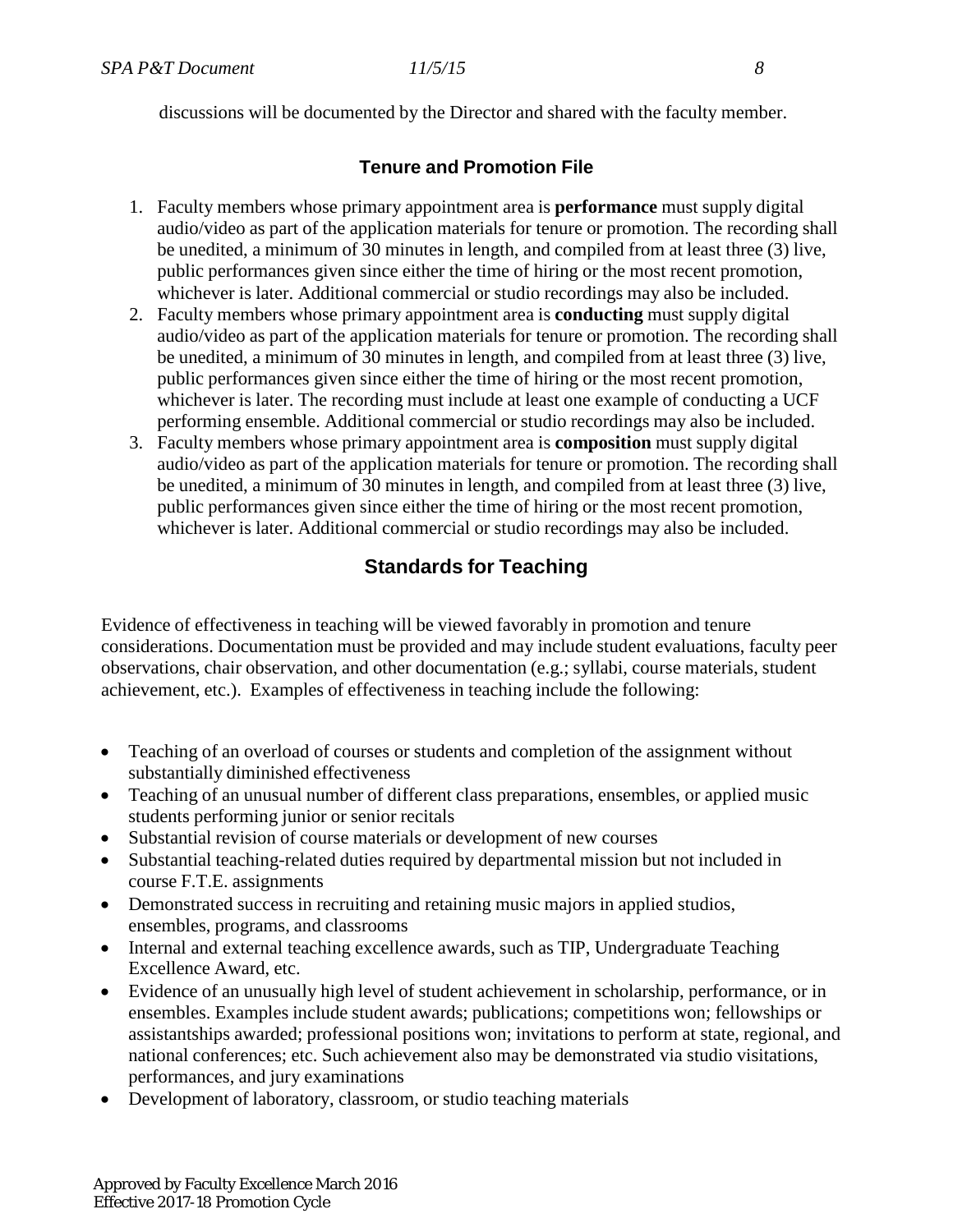- Publication of textbooks, casebooks, readings, or other teaching materials which are adopted by other schools-including public and pre-college school
- Demonstrated unusual effectiveness in academic advisement
- Supervision of interns, directed study, or honors theses
- Regular participation in teaching workshops, FCTL seminars, etc.

## **Standards for Research and Creative Activities**

The expectation of research and creative activities is that such efforts should lead to some visible manifestation either as written work or some other form of formal presentation/performance related to one's professional activities. A high priority is given to research/creative activities. Creative and professional activity may include any of a wide variety of activities, depending upon the field of specialization and interests of the faculty member. Each faculty member is expected to pursue professional activities appropriate to his/her peers. Faculty members often participate in diverse activities; they perform, write, edit, compose, publish, consult, record, and participate in a wide variety of professional activities. Such breadth of activity is encouraged. Each faculty member's primary efforts are usually directed toward those activities expected in the area of his/her appointment. If the annual assignment of the chair is outside the area of the faculty member's original appointment, then the expectation and evaluation standards must be consistent with the annual assignment and not the area of the original appointment.

Artistic performances or other creative activities should be judged on the basis of quality without reference to compensation. It is the position of the Music Department that activities may be considered for which payment is received. Recital quality, scope of influence, and preparation will be assessed in regard to creative growth. Consideration may be given a faculty member who has achieved national or international recognition in a specific area. Although quality is often difficult to evaluate objectively, the following standards and definitions are useful measures of quality. *In all cases it is the responsibility of the candidate to provide suitable documentation to make the case for the significance of research and creative activity.*

- 1. Refereed: double blind, peer reviewed
- 2. Peer Reviewed: not blind
- 3. Invited performance/article/book chapter
- 4. Commission of compositions, book reviews, etc.
- 5. Awards/Prizes
- 6. Reviews of books, articles, performances, compositions, etc.
- 7. Citations
- 8. Published program annotations, CD liner notes, etc.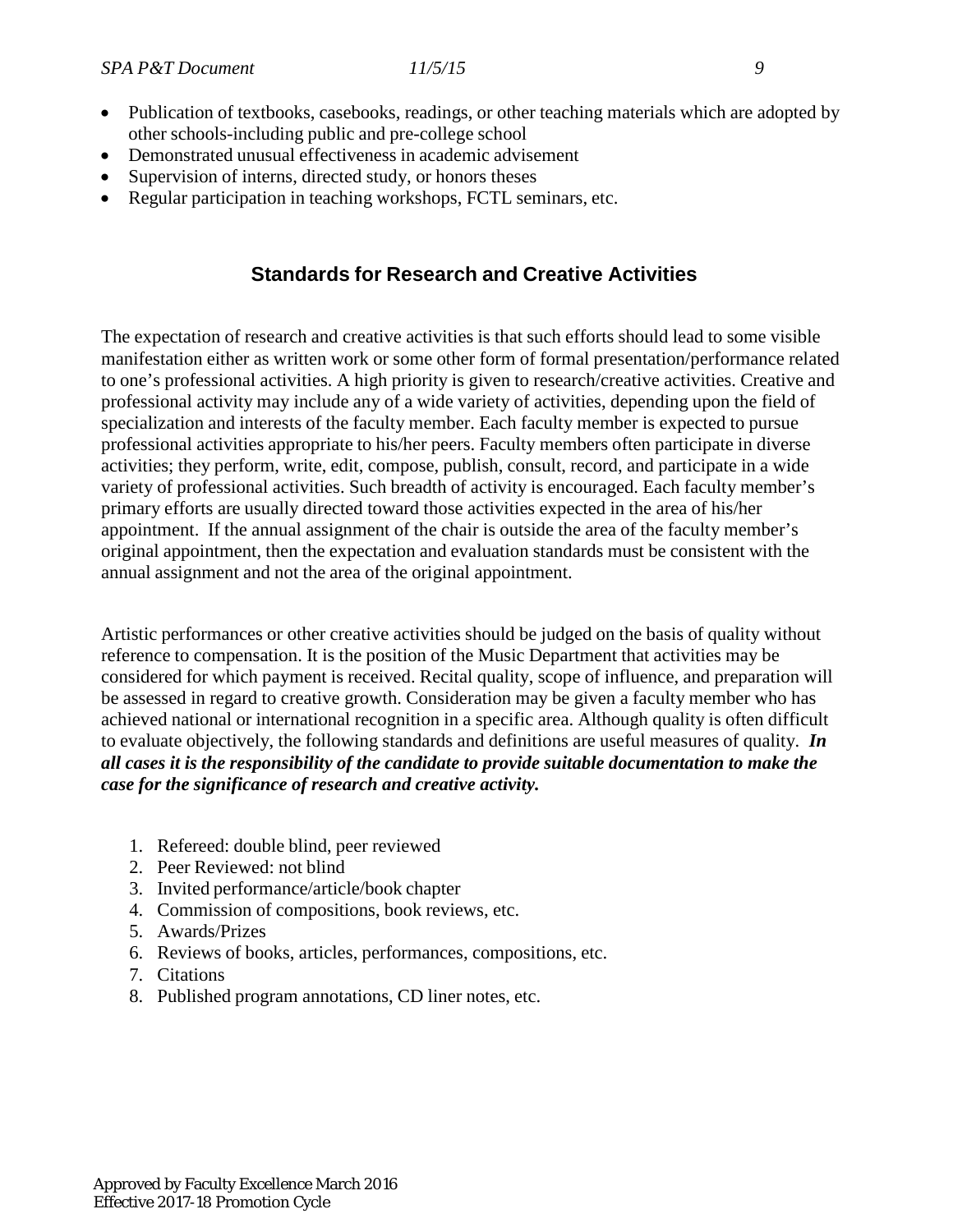# Theatre Appendix

# **ProceduralGuidelines**

Theatrical activities are often not easily assigned to categories, and the faculty member should exercise one's best judgment in assigning an activity when the appropriate category is not obvious. For example, some activities normally considered Service (e.g., adjudications, master classes, workshops) may be considered as Research/Creative Activity depending upon the invitation/selection process and level of exposure (i.e., national or international).

- 1. Regardless of category, each activity should be listed only once.
- 2. Activities should be grouped according to categories and listed in reverse chronological order.
- 3. Departmental productions are considered both teaching and research/creative activity and are traditionally listed on a CV as Educational Creative Activity.
- 4. Required information for research and creative activity includes Title of Project, Names of Key Collaborators, Venue(s) and Date(s). Date(s) should be of publication or first public presentation.
- 5. Required information for teaching includes courses taught including courses created by the faculty member and may also include thesis supervision, lab supervision, student mentoring, etc.
- 6. Required information for service includes lists of all on campus service activities as well as appropriate off campus service activities.

# **Tenure and Promotion File**

Current University policy regarding the format of dossier materials should be followed. Dossier materials, appropriate to the individual faculty member's appointment, should strive to demonstrate:

- Written communication skills
- Expertise in current practices
- Awareness of relevant technologies or methodologies
- Mastery and awareness of a complete process
- Planning and procedural skills
- Budget and personnel management skills

## **Documenting Teaching**

Quality teaching is an important component of advancement to tenure or promotion. The teaching record should clearly reveal that the candidate is capable of sustaining first-rate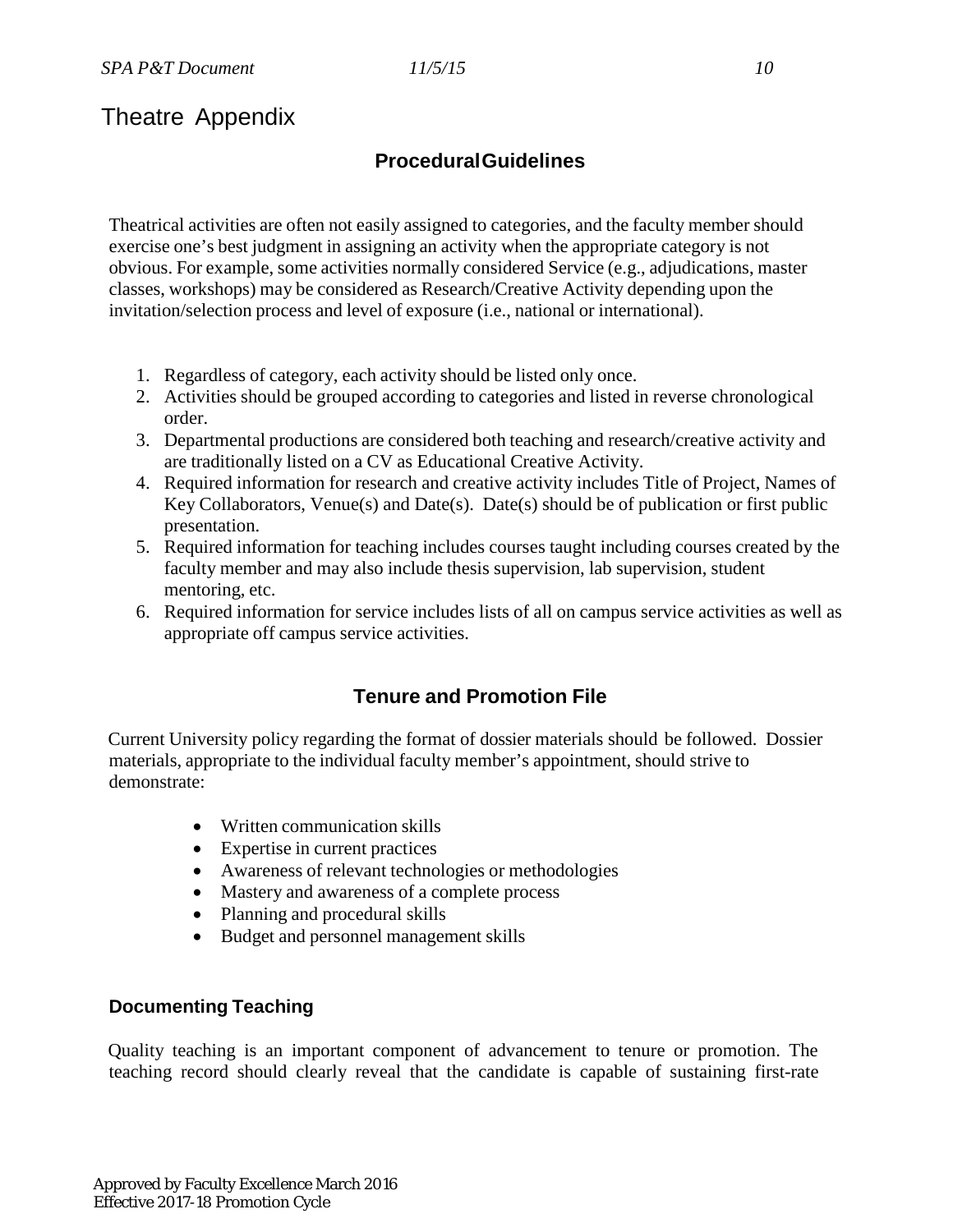teaching during his/her career. The teaching record should include assessment and evaluation of the candidate's success. Typical forms of evaluation include:

- Outstanding achievements by students (may be cited by multiple faculty members due to the nature of our collaborative teaching environment)
- Letters of evaluation from former students
- Statements from colleagues who have collaborated with the candidate;
- Statements from colleagues who have observed the candidate's formal or informal teaching
- Written comments from those who teach advanced courses for which a particular course is a prerequisite
- Alumni success
- Innovative techniques or teaching methods of special merit
- Awards or teaching recognition
- Unsolicited letters from students, colleagues and/or public
- Course evaluation data that includes written student comments

### **Documenting Research and Creative Activity**

Due to the broad range of sub-disciplines in theatre, documentation will differ from candidate to candidate and activity to activity. Documentation of traditional research and publication activities should follow commonly accepted formats and may include excerpts, contracts, etc. The creative process is documented by the graphics and organizational materials prepared in the planning of the production and by the visual and aural record of the production. Together, such work is considered creative/research activity. It is the responsibility of the candidate to provide evaluators with evidence of his/her abilities. Folder materials should be of high quality and demonstrate the range of responsibilities inherent in the position of the faculty member being evaluated.

Dossier materials documenting a creative activitymight include, but are not limited to:

- Research materials and/or analysis
- Renderings and technical drawings
- Blocking and/or choreography notation
- Production photographs, video, audio, etc.
- Supporting materials that document the organization of information, budgets, or personnel
- Supporting materials that document process and execution of production
- Published reviews (understanding that reviews are not always available for every production/every aspect of production)
- Statement of production concept, lesson plans/outlines, and/or self-evaluation of the work
- Documentation of integration of arts/artists into community dialogue and/or revitalization
- Documentation of innovations in approach or solution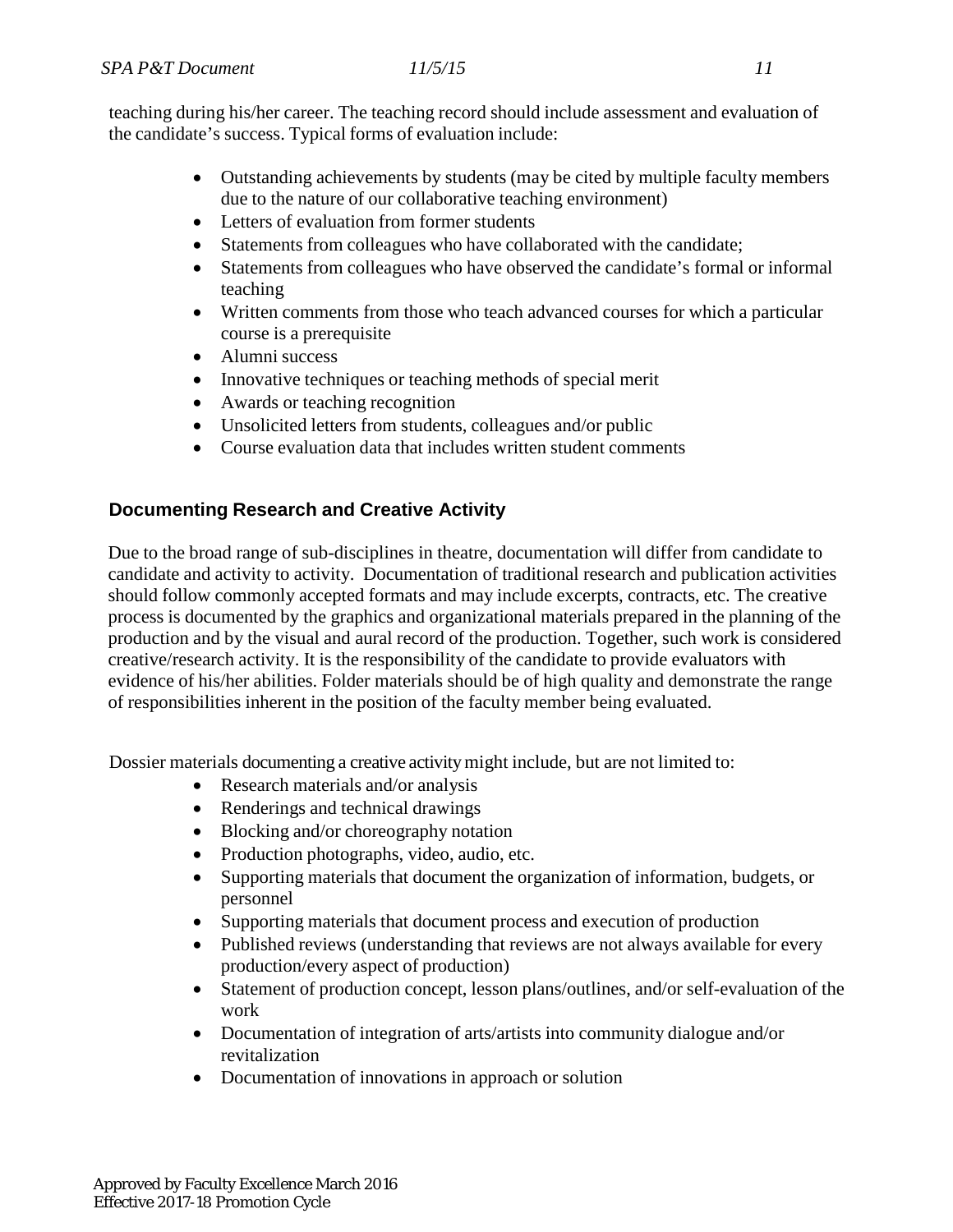Candidates are encouraged to reference the Theatre Specialist Pages in the Association for Theatre in Higher Education Tenure and Promotion Guidelines and/or USITT (United States Institute for Theatre Technology) Tenure and Promotion Guidelines. Candidates may decide to include portions of these Guidelines or quote excerpts in documenting the merits of their work.

# **Standards for Teaching**

There are three distinct areas in Theatre for consideration in this category: the classroom, the design/production studios (costume, scenic, lighting or sound) or the rehearsal room, and in the pre-production process. The primary criterion for evaluating teacher effectiveness in the areas above is the progress demonstrated by the students. Such progress must be viewed over an extended period of time since differing individual and group potentials cannot be expected to conform to any preconceived standard rate of progress. The student's progress as designers, technicians, performers, directors or a multitude of combinations is evidenced by production work or performances in main- stage, second stage or class projects. These provide a visible basis for the evaluation of teaching competence.

### **Examples of Teaching Activities**

- Instruction of students in formal coursework settings
- Informal teaching, such as the interaction with students during the theatrical production process
- Individualized instruction including studio environments, applied lessons, independent studies, supervision of graduate and undergraduate research, directed readings and internship or practicum supervision
- Supervision of thesis or capstone projects, service on thesis or capstone project committees or honors projects
- Organization and/or supervision of service learning projects
- Offering training or other seminars, including short courses, workshops, or providing guest lectures
- Conducting study travel programs, both within the United States and abroad
- Supervision of graduate teaching assistants, students as teaching artists, and offcampus production work.
- Other teaching activities could also include (but are not limited to): curriculum development, faculty mentoring, administration of exit critique, and academic advising

## **Standards for Research and Creative Activities**

Theatre artists may contribute to the field through theatre production activities, through traditional research and scholarship, or through a combination of the two. All three paths are appropriate in the field and should be taken in total rather than looking at contributions in each area as separate activities. For those engaged in traditional research and scholarship, professional peer review is the primary indicator of quality in publication. Professional peer review is also the appropriate basis for assessment of those engaged in theatre production activities.